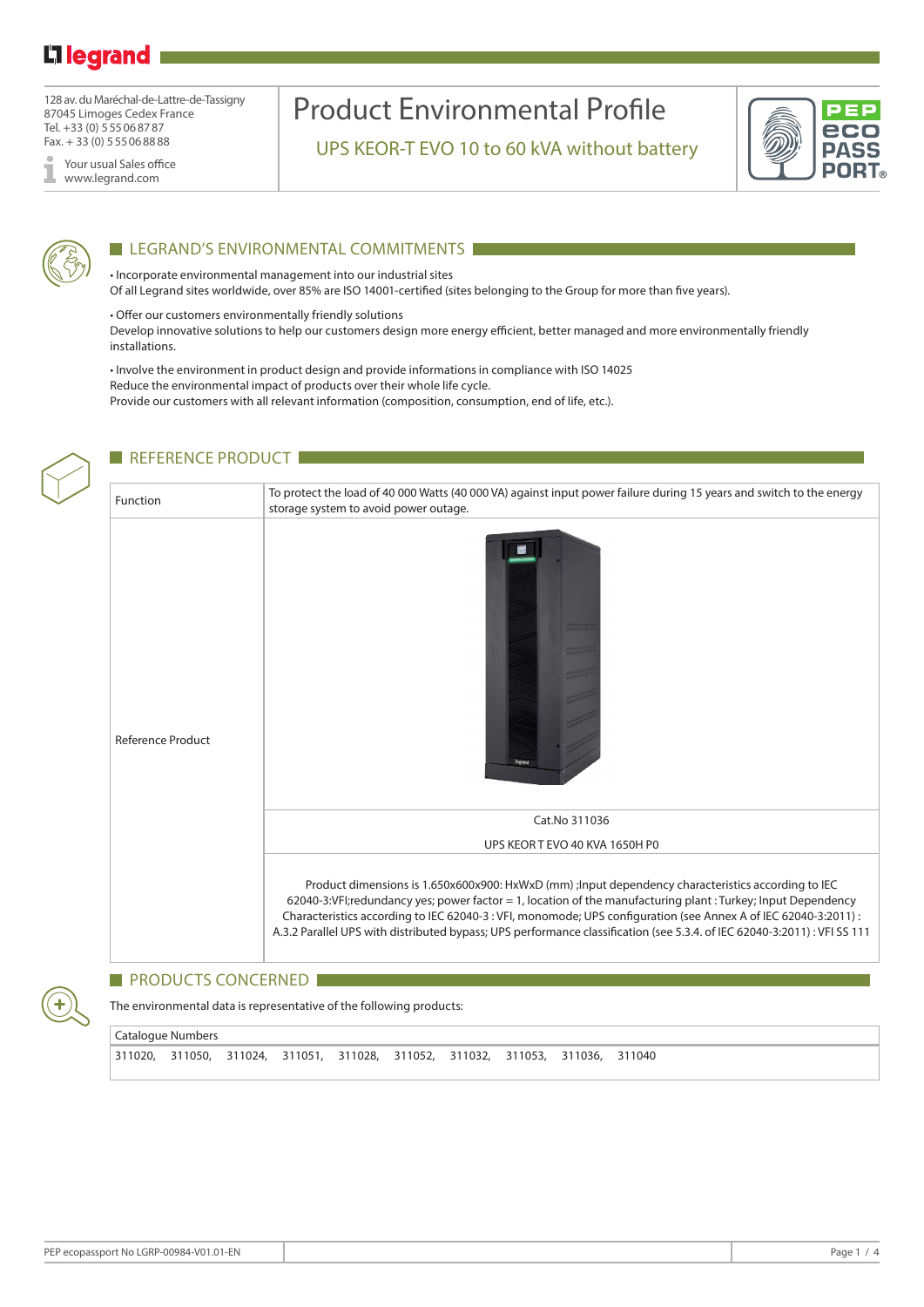128 av. du Maréchal-de-Lattre-de-Tassigny 87045 Limoges Cedex France Tel. +33 (0) 555068787 Fax. + 33 (0) 555068888

Your usual Sales office I www.legrand.com

## Product Environmental Profile

UPS KEOR-T EVO 10 to 60 kVA without battery





#### **CONSTITUENT MATERIALS**

This Reference Product contains no substances prohibited by the regulations applicable at the time of its introduction to the market. It respects the restrictions on use of hazardous substances as defined in the RoHS directive 2011/65/EU.

| Total weight of<br><b>Reference Product</b> |           |                                |           |                            |       |  |  |
|---------------------------------------------|-----------|--------------------------------|-----------|----------------------------|-------|--|--|
|                                             |           | 274 000g (with unit packaging) |           |                            |       |  |  |
| Plastics as % of weight                     |           | Metals as % of weight          |           | Other as % of weight       |       |  |  |
| PA                                          | $2.0\%$   | Steel                          | 68.6%     | Electric cables            | 3.5%  |  |  |
| PBT                                         | 0.8%      | AI                             | 10%       | Others electric components | 2.5%  |  |  |
| ABS                                         | $0.4\%$   | Copper alloys                  | 3.7%      | <b>PWB</b>                 | 1.9%  |  |  |
| others plastics                             | $0.2\%$   | Others metals                  | 1.1%      |                            |       |  |  |
| PC                                          | $< 0.1\%$ |                                |           |                            |       |  |  |
| Various plastics                            | $< 0.1\%$ | Various metals                 | $< 0.1\%$ |                            |       |  |  |
|                                             |           | Packaging as % of weight       |           |                            |       |  |  |
| PE                                          | 0.2%      |                                |           | Wood                       | 4.3%  |  |  |
|                                             |           |                                |           | Paper                      | 1.0%  |  |  |
| <b>Total plastics</b>                       | 3.6%      | <b>Total metals</b>            | 83.3%     | Total other and packaging  | 13.1% |  |  |

Estimated recycled material content: 28% by mass.



#### **MANUFACTURE**

This Reference Product comes from a site that have received ISO14001 certification.



#### **DISTRIBUTION**

Products are distributed from logistics centres located with a view to optimize transport efficiency. The Reference Product is therefore transported over an average distance of 780 km by road from our warehouse to the local point of distribution into the market in Europe.

Packaging is compliant with european directive 2004/12/EU concerning packaging and packaging waste. At their end of life, its recyclability rate is 92 % (in % of packaging weight).



#### **INSTALLATION**

For the installation of the product, only standard tools are needed.



#### **USE**

Under normal conditions of use, this type of Product requires maintenance during the lifetime of the UPS : 2 AC&DC Capacitors of filtering, 3 Fan, 2 Power supply PCB.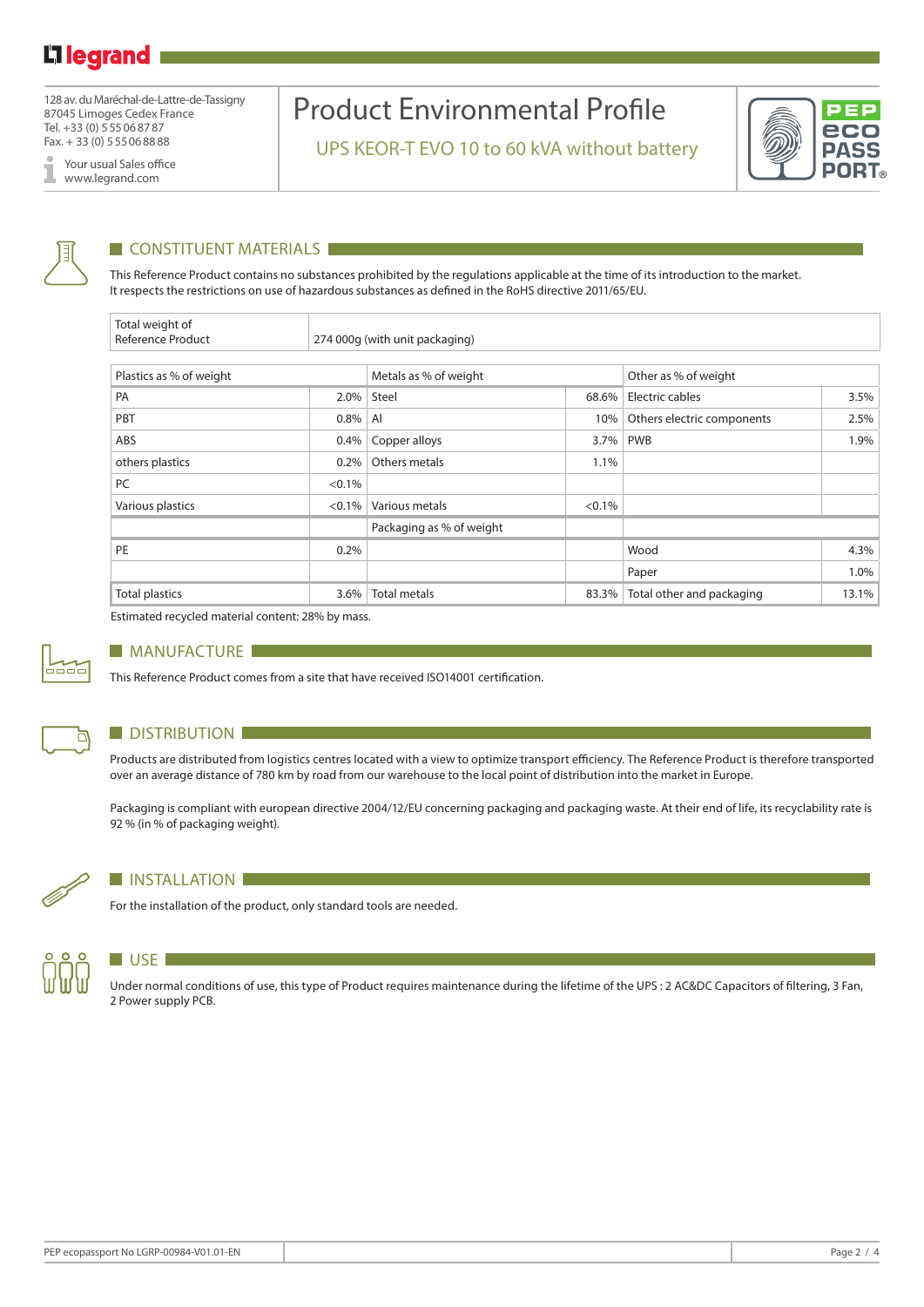### L<sub>legrand</sub>

128 av. du Maréchal-de-Lattre-de-Tassigny 87045 Limoges Cedex France Tel. +33 (0) 555068787 Fax. + 33 (0) 555068888

Your usual Sales office www.legrand.com

## Product Environmental Profile

UPS KEOR-T EVO 10 to 60 kVA without battery





#### END OF LIFE

The product end-of-life factors are taken into account during the design phase. Dismantling and sorting of components or materials is made as easy as possible with a view to recycling or failing that, another form of reuse. This product falls within the scope of the WEEE directive (2012/19/EU). Therefore it must be processed through local WEEE recycling/recovery channels.

• Components to process specifically :

In accordance with the stipulations of this directive, the following components must be extracted and processed via specific channels in compliance with the WEEE Directive 2012/19/EU : Electric cables: 9491 g, PWB > 10cm² : 5052 g

• Extended productor responsability :

The sale of this product is subject to a contribution to eco-organisations in each country responsible for managing end-of-life products in the field of application of the European Waste Electronic and Electrical Equipment Directive.

#### • Recyclability rate:

Calculated using the method described in technical report IEC/TR 62635, the recyclability rate of the product is estimated at 93%. This value is based on data collected from a technological channel operating on an industrial basis. It does not pre-validate the effective use of this channel for the end of life of this product.

Separated into:

- plastic materials (excluding packaging) : 3 % - metal materials (excluding packaging) : 83 %
- other materials (excluding packaging) : 2 %
- packaging (all types of materials) : 5 %



#### **ENVIRONMENTAL IMPACTS**

The evaluation of environmental impacts examines the stages of the Reference Product life cycle: manufacturing, distribution, installation, use and end-of-life. It is representative from products marketed and used in Europe,in compliance with the local current standards

For each phase, the following modelling elements were taken in account:

| Manufacture                   | Materials and components of the product, all transport for the manufacturing, the packaging and the waste generated<br>by the manufacturing.                                                                                                                                                                                                                                                                                                                                                                                                                      |
|-------------------------------|-------------------------------------------------------------------------------------------------------------------------------------------------------------------------------------------------------------------------------------------------------------------------------------------------------------------------------------------------------------------------------------------------------------------------------------------------------------------------------------------------------------------------------------------------------------------|
| Distribution                  | Transport between the last Group distribution centre and an average delivery point in the sales area.                                                                                                                                                                                                                                                                                                                                                                                                                                                             |
| Installation                  | The end of life of the packaging.                                                                                                                                                                                                                                                                                                                                                                                                                                                                                                                                 |
| Use                           | · Product category: product with output power P > 10000W, VFI, as described in PSR-0010-ed1.1-EN-2015 10 16<br>. Use scenario: for a 15 years working life, The average energy efficiency is 94.80 %. This modelling duration does not consti-<br>tute a minimum durability requirement. The methodology for the calculation of the electricity consumption is based on<br>Product Specification for Uninterruptible Power Supplies (UPSs), Eligibility Criteria Version 1.0. Input power factor is = 1.<br>• Energy model: Electricity Mix; Europe 27, year 2008 |
| End of life                   | The default end of life scenario maximizing the impacts.                                                                                                                                                                                                                                                                                                                                                                                                                                                                                                          |
| Software and<br>database used | EIME & database «CODDE-2018-11»                                                                                                                                                                                                                                                                                                                                                                                                                                                                                                                                   |